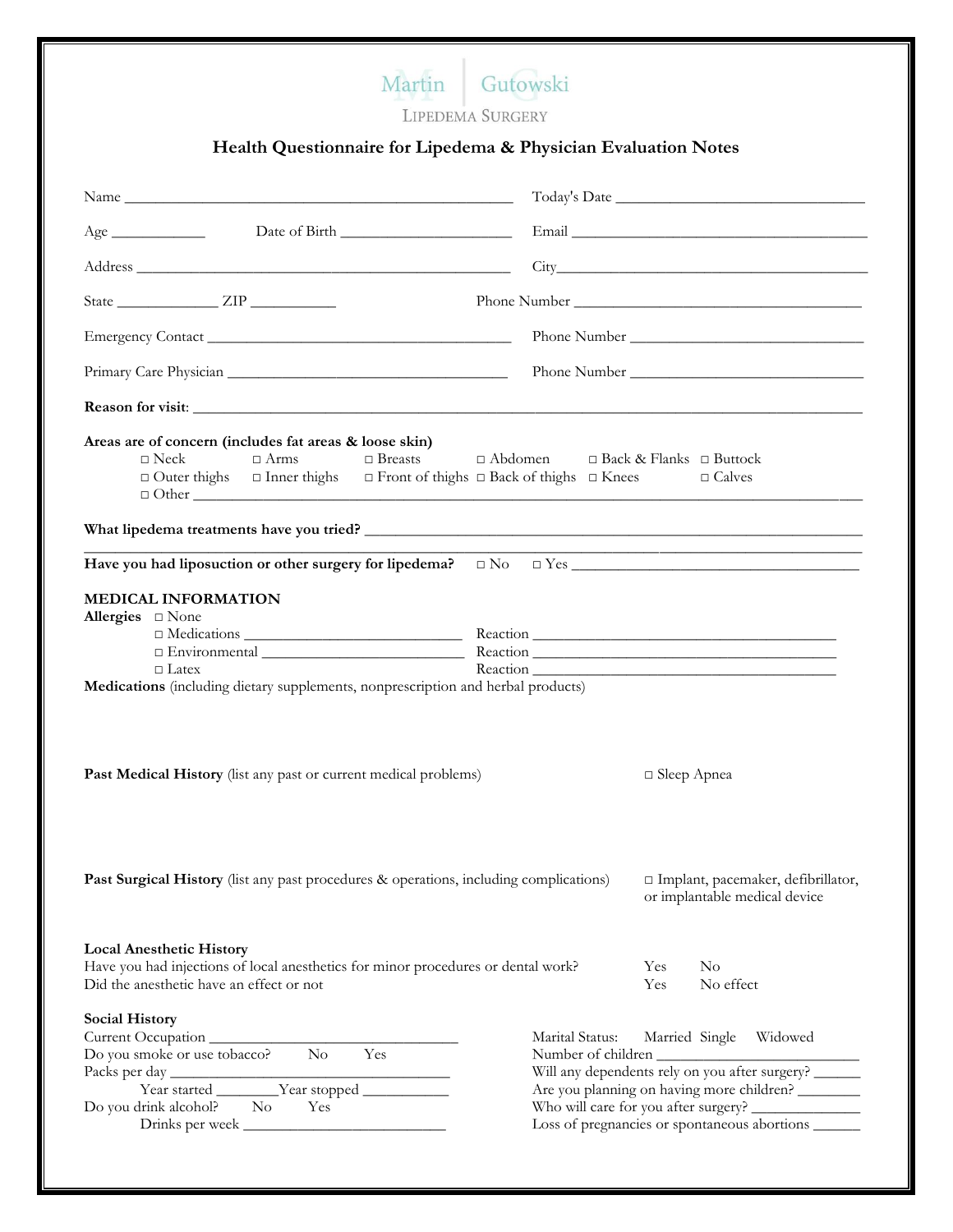**Family Medical History** (please explain if any of these conditions have affected a blood relative) □ Cancer □ Breast Disease □ Heart disease (heart attacks, heart bypass surgery) □ Abnormal reaction to anesthesia

## **Bleeding or Blood Clotting Disorders**

Have you or any blood relative had problems with:

- □ Abnormal or excessive bleeding
- □ Abnormal or excessive blood clotting, also called Deep Venous Thrombosis (DVT) or Pulmonary Emboli (PE)

## **Do you have now, or have you been diagnosed as having** (if yes, please explain)

| <b>Do you have now, or have you been diagnosed as having</b> (if yes, please explain) |                                 |                       |                                             |                                        |
|---------------------------------------------------------------------------------------|---------------------------------|-----------------------|---------------------------------------------|----------------------------------------|
| $\Box$ Stroke                                                                         |                                 |                       | $\Box$ Stomach or duodenal ulcer            |                                        |
| □ Thyroid disease                                                                     |                                 |                       | $\square$ Stomach or intestinal bleeding    |                                        |
| $\Box$ Anemia                                                                         |                                 |                       | $\Box$ Irregular or rapid heartbeat         |                                        |
| $\Box$ Arthritis                                                                      | $\Box$ High blood pressure      |                       |                                             |                                        |
| $\Box$ Cancer or tumor                                                                | □ Frequent gum or nose bleeds   |                       |                                             |                                        |
| $\Box$ Diabetes mellitus                                                              |                                 |                       | $\Box$ Angina or chest pain                 |                                        |
| $\Box$ Heart attack                                                                   |                                 |                       | □ Jaundice or liver disease                 |                                        |
| $\Box$ Heart failure                                                                  |                                 |                       | $\Box$ Mood disturbance                     |                                        |
|                                                                                       |                                 |                       | $\Box$ Heart murmurs                        |                                        |
| □ Kidney disease                                                                      |                                 |                       |                                             |                                        |
| $\Box$ Easy bruising                                                                  |                                 |                       |                                             | $\Box$ Shortness of breath or wheezing |
| $\Box$ Asthma                                                                         |                                 |                       | $\Box$ Frequent heartburn or reflux         |                                        |
| $\Box$ Varicose veins                                                                 |                                 |                       | $\Box$ Fainting or dizziness                |                                        |
| $\Box$ Seizures                                                                       |                                 |                       | □ Nervous breakdown                         |                                        |
| $\Box$ Palpitations                                                                   |                                 |                       | $\Box$ AIDS or HIV positive                 |                                        |
| $\Box$ Hepatitis                                                                      |                                 |                       | $\Box$ Immune disorders                     |                                        |
| $\Box$ Hernia                                                                         |                                 |                       |                                             |                                        |
|                                                                                       |                                 |                       |                                             |                                        |
|                                                                                       | Weight ______________ lbs       |                       |                                             |                                        |
|                                                                                       |                                 |                       |                                             |                                        |
|                                                                                       |                                 |                       |                                             | Signature                              |
|                                                                                       |                                 |                       | Section below to be completed by the doctor |                                        |
|                                                                                       |                                 |                       |                                             |                                        |
|                                                                                       |                                 |                       |                                             |                                        |
|                                                                                       |                                 |                       | Lipedema Evaluation                         |                                        |
|                                                                                       |                                 |                       |                                             |                                        |
| <b>Focused History</b>                                                                |                                 |                       |                                             |                                        |
|                                                                                       |                                 |                       |                                             |                                        |
|                                                                                       |                                 |                       |                                             |                                        |
|                                                                                       |                                 |                       |                                             |                                        |
|                                                                                       |                                 |                       |                                             |                                        |
|                                                                                       |                                 |                       |                                             |                                        |
|                                                                                       |                                 |                       |                                             |                                        |
|                                                                                       |                                 |                       |                                             |                                        |
|                                                                                       |                                 |                       |                                             |                                        |
|                                                                                       |                                 |                       |                                             |                                        |
| □ Lower extremities out of proportion to body at _______ years old                    |                                 |                       |                                             |                                        |
|                                                                                       |                                 |                       |                                             |                                        |
| Symptoms started                                                                      | $\Box$ Puberty $\Box$ Pregnancy |                       | $\Box$ Menopause                            | Progressive since                      |
| Legs feel                                                                             | □ Tired                         | $\Box$ Heavy          | $\Box$ Tight                                | $\Box$ Worse end of day                |
|                                                                                       |                                 |                       |                                             |                                        |
| Arms feel                                                                             | □ Tired                         | □ Heavy               | $\Box$ Tight                                | □ Worse end of day                     |
| Easy bruising                                                                         | $\Box$ Arms                     | $\hfill\Box$<br>Trunk | $\Box$ Legs                                 |                                        |
| Tenderness                                                                            | $\Box$ Arms                     | $\Box$ Trunk          | $\Box$ Legs                                 |                                        |
| Pain                                                                                  | $\Box$ Arms                     |                       |                                             |                                        |
|                                                                                       |                                 | $\Box$ Trunk          | $\Box$ Legs                                 |                                        |
| Hands/feet affected                                                                   | $\Box$ No                       | $\Box$ Yes            |                                             |                                        |
| Reduced                                                                               | $\Box$ Walking                  | $\Box$ Exercise       | $\Box$ Social activity                      |                                        |
| Average daily pain from 1 to 10                                                       |                                 |                       |                                             |                                        |
| Pain on a "bad day" from 1 to 10                                                      |                                 |                       |                                             |                                        |
| □ Diagnosed with LIPedema                                                             |                                 |                       |                                             |                                        |
| □ Diagnosed with LYMPHedema                                                           |                                 |                       |                                             | $\frac{1}{2}$ by $\text{Dr}$           |
|                                                                                       |                                 |                       |                                             |                                        |
| Clothing size                                                                         | Upper body _______              |                       | Lower body ______                           |                                        |
| Joint problems                                                                        |                                 |                       |                                             |                                        |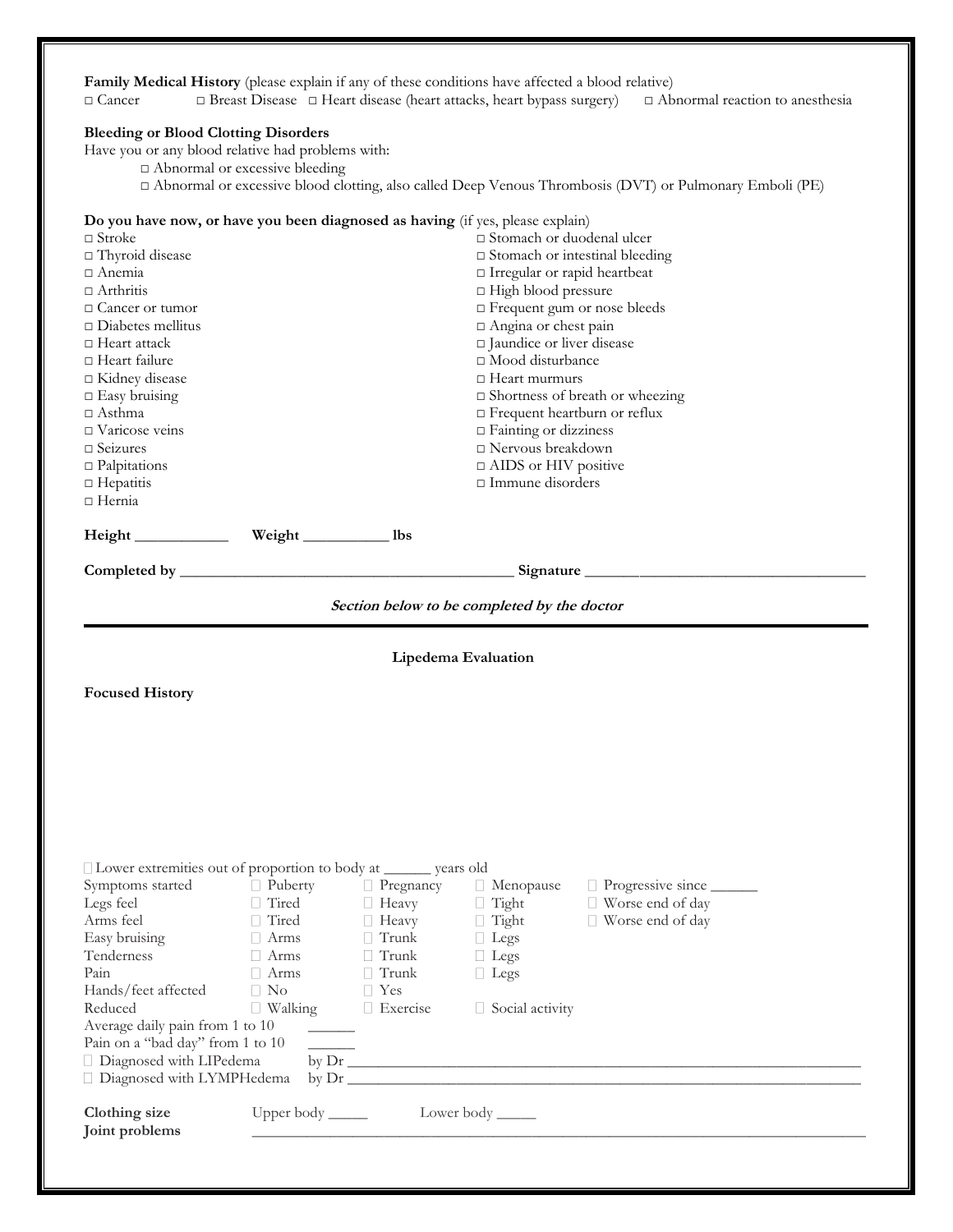|                                                                | Previous therapies for lipedema/lymphedema:                                                                                                                                                                                    |                                                                                                                                                      |                                                                                                |                                                                                 |                |                                                                                                                                                                                                                                                            |
|----------------------------------------------------------------|--------------------------------------------------------------------------------------------------------------------------------------------------------------------------------------------------------------------------------|------------------------------------------------------------------------------------------------------------------------------------------------------|------------------------------------------------------------------------------------------------|---------------------------------------------------------------------------------|----------------|------------------------------------------------------------------------------------------------------------------------------------------------------------------------------------------------------------------------------------------------------------|
|                                                                |                                                                                                                                                                                                                                |                                                                                                                                                      |                                                                                                |                                                                                 |                |                                                                                                                                                                                                                                                            |
| Compression garments<br>□ Not improved □ Improved              |                                                                                                                                                                                                                                |                                                                                                                                                      |                                                                                                |                                                                                 |                |                                                                                                                                                                                                                                                            |
| $\Box$ Not improved $\Box$ Improved<br>Exercise<br>Supplements |                                                                                                                                                                                                                                |                                                                                                                                                      |                                                                                                |                                                                                 |                |                                                                                                                                                                                                                                                            |
|                                                                | 3 months of conservative therapy                                                                                                                                                                                               |                                                                                                                                                      |                                                                                                |                                                                                 |                |                                                                                                                                                                                                                                                            |
|                                                                | Functional & ADL Impairment                                                                                                                                                                                                    |                                                                                                                                                      |                                                                                                | $\Box$ Done                                                                     |                |                                                                                                                                                                                                                                                            |
| <b>Focused Physical Exam</b>                                   |                                                                                                                                                                                                                                |                                                                                                                                                      |                                                                                                |                                                                                 |                |                                                                                                                                                                                                                                                            |
|                                                                |                                                                                                                                                                                                                                |                                                                                                                                                      |                                                                                                |                                                                                 |                |                                                                                                                                                                                                                                                            |
| Forearms                                                       | $\Box$ Not involved<br>$\Box$ Nodules                                                                                                                                                                                          | $\Box$ Mild<br>$\Box$ Tenderness                                                                                                                     | $\Box$ Moderate<br>$\Box$ Cuffing                                                              | $\Box$ Severe                                                                   |                |                                                                                                                                                                                                                                                            |
| Upper arms                                                     | $\Box$ Not involved                                                                                                                                                                                                            | $\Box$ Mild                                                                                                                                          | $\Box$ Moderate                                                                                | $\Box$ Joint bulges<br>□ Severe                                                 |                |                                                                                                                                                                                                                                                            |
|                                                                | $\Box$ Nodules                                                                                                                                                                                                                 | $\Box$ Tenderness                                                                                                                                    |                                                                                                |                                                                                 |                |                                                                                                                                                                                                                                                            |
| Abdomen                                                        | $\Box$ Not involved                                                                                                                                                                                                            | $\Box$ Mild                                                                                                                                          | $\Box$ Moderate                                                                                | $\Box$ Severe                                                                   |                |                                                                                                                                                                                                                                                            |
|                                                                | $\Box$ Nodules                                                                                                                                                                                                                 | $\Box$ Tenderness                                                                                                                                    | $\Box$ Hernia                                                                                  |                                                                                 |                |                                                                                                                                                                                                                                                            |
|                                                                |                                                                                                                                                                                                                                |                                                                                                                                                      |                                                                                                |                                                                                 |                |                                                                                                                                                                                                                                                            |
| <b>Buttock</b>                                                 | $\Box$ Not involved                                                                                                                                                                                                            | $\Box$ Mild                                                                                                                                          | □ Moderate                                                                                     | $\Box$ Severe                                                                   |                |                                                                                                                                                                                                                                                            |
|                                                                | $\Box$ Nodules                                                                                                                                                                                                                 | $\Box$ Tenderness                                                                                                                                    |                                                                                                |                                                                                 |                |                                                                                                                                                                                                                                                            |
| Hips                                                           | $\Box$ Not involved<br>$\Box$ Nodules                                                                                                                                                                                          | $\Box$ Mild<br>$\Box$ Tenderness                                                                                                                     | $\Box$ Moderate                                                                                | $\Box$ Severe                                                                   |                |                                                                                                                                                                                                                                                            |
| Thighs                                                         | $\Box$ Not involved                                                                                                                                                                                                            | $\Box$ Mild                                                                                                                                          | $\Box$ Moderate                                                                                | $\Box$ Severe                                                                   |                |                                                                                                                                                                                                                                                            |
|                                                                | $\Box$ Nodules                                                                                                                                                                                                                 | $\Box$ Tenderness                                                                                                                                    |                                                                                                |                                                                                 |                |                                                                                                                                                                                                                                                            |
| Knees                                                          | $\Box$ Not involved $\Box$ Mild                                                                                                                                                                                                |                                                                                                                                                      | $\Box$ Moderate                                                                                | $\Box$ Severe                                                                   |                |                                                                                                                                                                                                                                                            |
|                                                                | $\Box$ Nodules                                                                                                                                                                                                                 | $\Box$ Tenderness                                                                                                                                    | □ Fat overhanging knees                                                                        |                                                                                 |                |                                                                                                                                                                                                                                                            |
| Calves                                                         | $\Box$ Not involved $\Box$ Mild                                                                                                                                                                                                |                                                                                                                                                      | □ Moderate                                                                                     | □ Severe                                                                        |                |                                                                                                                                                                                                                                                            |
|                                                                | $\Box$ Nodules                                                                                                                                                                                                                 | $\Box$ Tenderness                                                                                                                                    | $\Box$ Cuffing                                                                                 | $\Box$ Pitting edema                                                            |                |                                                                                                                                                                                                                                                            |
|                                                                | Subpatellar fat pad                                                                                                                                                                                                            |                                                                                                                                                      |                                                                                                |                                                                                 |                |                                                                                                                                                                                                                                                            |
| Feet                                                           |                                                                                                                                                                                                                                | Stemmer sign □ Positive □ Negative □ Dorsal fat                                                                                                      |                                                                                                | □ Fat deposits below ankle                                                      |                |                                                                                                                                                                                                                                                            |
|                                                                | $\Box$ Bilateral nonpitting edema in upper extremities $\Box$ Bilateral symmetric adiposity in trunk and limbs<br>Bilateral nonpitting edema in lower extremities<br>$\Box$ Dimpled or orange-peel texture skin in $\Box$ arms |                                                                                                                                                      | $\Box$ trunk $\Box$ legs                                                                       | □ Affected areas are soft to palpation                                          |                |                                                                                                                                                                                                                                                            |
| Diagnosis                                                      | Chronic pain (G89.29)<br>Gait abnormality (R26.89)<br>$\Box$ Pain in arms (M79.603)                                                                                                                                            | □ Adipose deposits unrelated to lipedema<br><u> Disponentia de la contrada de la contrada de la contrada de la contrada de la contrada de la con</u> | $\Box$ Difficulty walking (R26.2)<br>$\Box$ Bruising (R23.2)<br>□ Abnormal weight gain (R63.5) | the history and physical exam findings and supported by these symptoms:         |                | $\Box$ Symptomatic $\Box$ asymptomatic stage _____ lipedema (R60.9) $\Box$ with $\Box$ without functional impairment based on<br>$\Box$ Symptoms of heavy legs (R29.8)<br>□ Pain in thighs (M79.651, M70.652)<br>$\Box$ Disturbance skin sensation (R20.8) |
| Plan                                                           |                                                                                                                                                                                                                                |                                                                                                                                                      |                                                                                                | Lipedema reduction surgery with lymphatic and compression therapy after surgery |                |                                                                                                                                                                                                                                                            |
|                                                                | Forearms                                                                                                                                                                                                                       | $\Box$ Lipectomy                                                                                                                                     | $\Box$ Skin Excision                                                                           |                                                                                 |                |                                                                                                                                                                                                                                                            |
|                                                                | Arms                                                                                                                                                                                                                           | $\Box$ Lipectomy                                                                                                                                     | $\Box$ Skin Excision                                                                           |                                                                                 |                |                                                                                                                                                                                                                                                            |
|                                                                | Back                                                                                                                                                                                                                           | $\Box$ Lipectomy                                                                                                                                     | $\Box$ Skin Excision                                                                           |                                                                                 |                |                                                                                                                                                                                                                                                            |
|                                                                | Abdomen                                                                                                                                                                                                                        | $\Box$ Lipectomy                                                                                                                                     | $\Box$ Skin Excision                                                                           |                                                                                 |                |                                                                                                                                                                                                                                                            |
|                                                                | <b>Hips</b>                                                                                                                                                                                                                    | $\Box$ Lipectomy                                                                                                                                     | $\Box$ Skin Excision                                                                           |                                                                                 |                |                                                                                                                                                                                                                                                            |
|                                                                | <b>Buttock</b>                                                                                                                                                                                                                 | $\Box$ Lipectomy                                                                                                                                     | $\Box$ Skin Excision                                                                           |                                                                                 |                |                                                                                                                                                                                                                                                            |
|                                                                | Thighs                                                                                                                                                                                                                         | $\Box$ Anterior                                                                                                                                      | $\Box$ Posterior                                                                               | $\Box$ Medial                                                                   | $\Box$ Lateral | $\Box$ Knees                                                                                                                                                                                                                                               |
|                                                                |                                                                                                                                                                                                                                | $\Box$ Lipectomy                                                                                                                                     | $\Box$ Skin Excision                                                                           |                                                                                 |                |                                                                                                                                                                                                                                                            |
|                                                                | Calves                                                                                                                                                                                                                         | $\Box$ Anterior                                                                                                                                      | $\Box$ Posterior                                                                               |                                                                                 |                |                                                                                                                                                                                                                                                            |
|                                                                |                                                                                                                                                                                                                                | $\Box$ Lipectomy                                                                                                                                     | $\Box$ Skin Excision                                                                           |                                                                                 |                |                                                                                                                                                                                                                                                            |
| <b>Need</b>                                                    | $\Box$ CBC $\Box$ PMD Notes                                                                                                                                                                                                    |                                                                                                                                                      | □ FCE □ LYMPHedema Eval                                                                        | □ Vein Eval                                                                     |                |                                                                                                                                                                                                                                                            |
|                                                                |                                                                                                                                                                                                                                |                                                                                                                                                      |                                                                                                |                                                                                 |                |                                                                                                                                                                                                                                                            |